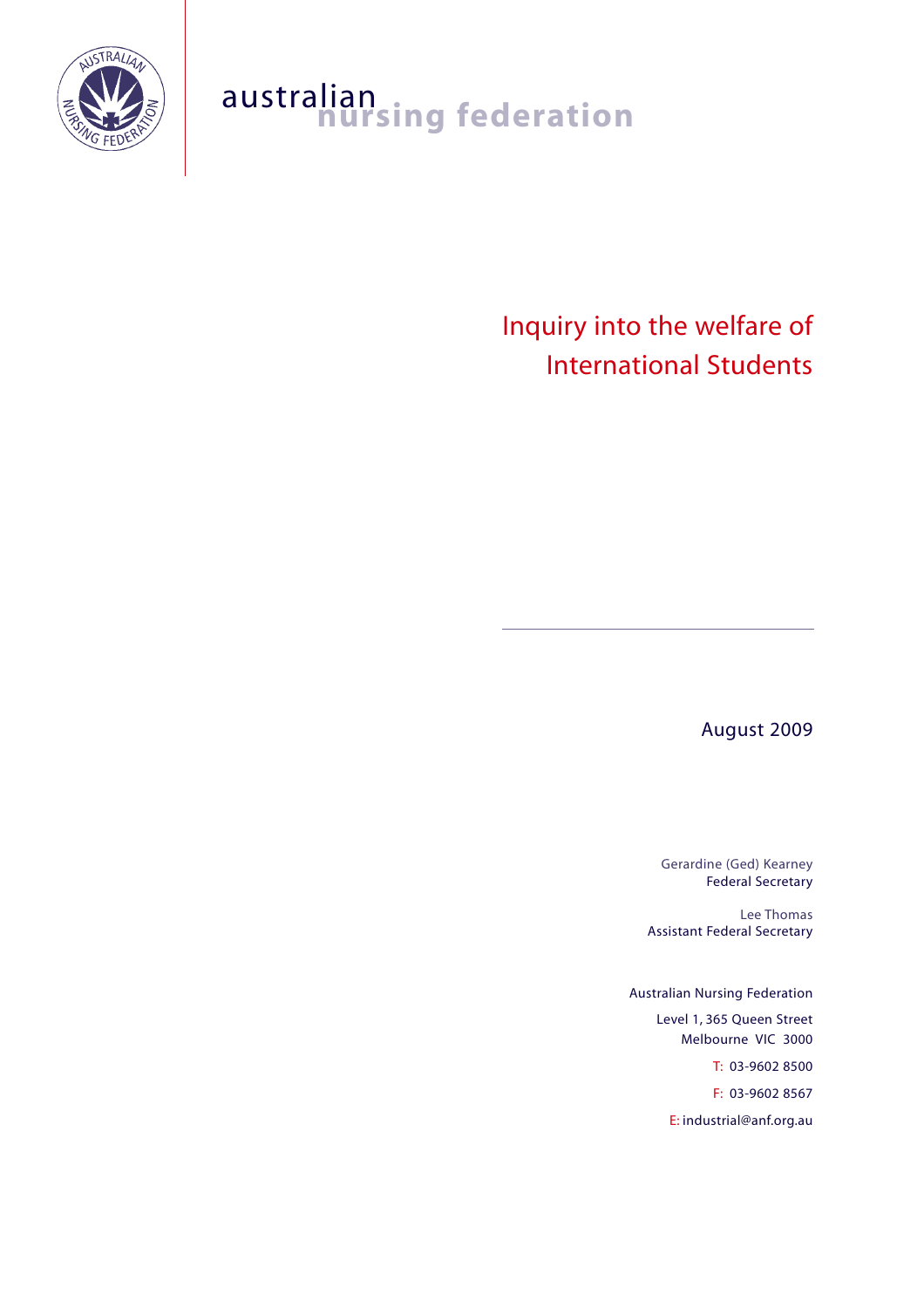## Introduction

The Australian Nursing Federation (ANF) welcomes the opportunity to make a submission to the Senate Education, Employment and Workplace Relations Committee Inquiry into the Welfare of International Students.

The ANF is the national union for nurses in Australia with branches in each state and territory. The ANF is also the largest professional nursing organisation in Australia. The ANF's core business is the industrial and professional representation of nurses and nursing in Australia.

The ANF's 170,000 members are employed in a wide range of enterprises in urban, rural and remote locations in the public, private and aged care sectors, including hospitals, health services, schools, universities, the armed forces, statutory authorities, local government, offshore territories and industries.

The ANF participates in the development of policy in nursing, nursing regulation, health, community services, veterans affairs, education, training, occupational health and safety, industrial relations, immigration and law reform.

The ANF supports the comprehensive submissions of the Australian Council of Trade Unions and seeks, by this submission, to address specific issues affecting international students undertaking nursing studies or alternatively working in a nursing sector during their time in Australia as an international student.

We note that there appears to be a general view that the regulatory framework regarding the training and employment of international students has failed to keep up with the burgeoning growth in student numbers. This is a view shared by the ANF.

While official numbers of international students working in the health and community services sectors are not available, there is anecdotal evidence that growing numbers of international students are being engaged to work in the private residential aged care sector. Many of these students are undertaking non-nursing courses. International students are normally employed as Assistants in Nursing or Personal Care Workers where there is no requirement to demonstrate minimum qualifications or previous experience.

The ANF is concerned about the growth in international students providing care for the frail and elderly. This concern is heightened when one also has regard to the overall increase in unregulated employment in the residential aged care sectors.